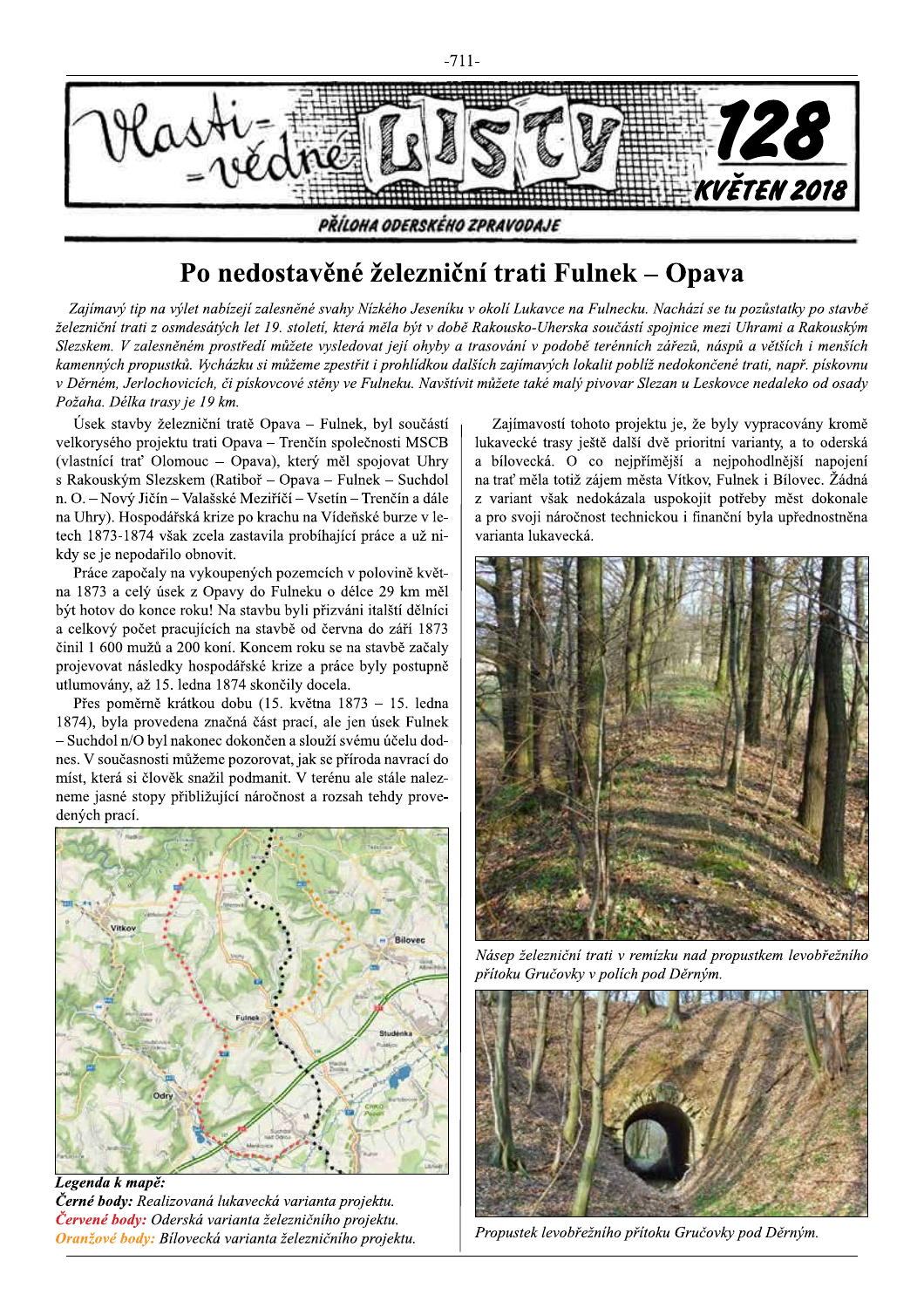

Buližník nalezený v bývalé pískovně u Děrného.



Bývalá pískovna pod Děrným, poblíž nedokončené trati s výskytem zajímavých hornin z doby ledové.

Trasa našeho výletu začíná ve Fulneku u vlakového nádraží, odkud vede po červené značce do Děrného. V centru, u obchodu pod kostelem sv. Petra a Pavla, odbočuje polní cestou vlevo do údolí potoka Gručovky. V remízcích, jižním směrem od polničky blíž k Fulneku, nalezneme patrný násep. Ten překlenuje děrenský levobřežní přítok Gručovky vybudovaným kamenným propustkem ukrytým v zeleni vzrostlých stromů.

Severně od polničky směrem na Lukavec můžeme na okraji lesíku nalézt ne příliš hluboký terénní zářez. Pokud se budeme držet pomyslné linie stavby, objevíme v lese dále na sever další zářezy a propustky. Nad menším propustkem poblíž Děrného můžeme navštívit bývalou pískovnu, která je bohatá na výskyt zajímavých hornin (křemeny, pazourky, buližníky, žuly, aj.).

Dále v lesích objevíme mohutný skalní zářez, jehož stěny již pokrývají lišejníky a mechy, a v místech, kde měly vést koleje, rostou vysoké stromy. Před Lukavcem byl vystavěn další, poměrně vysoký kamenný propustek, u kterého si můžeme představovat náročnost stavby v překonávání terénních nerovností.

Pokud máme v Děrném vozidlo, můžeme se odtud vrátit a přejet do Lukavce. Jinak sejdeme podél vodního toku, který propustek překlenuje, na silnici Fulnek – Lukavec a pokračujeme do Lukavce. Podél potoka Gručovky projdeme Lukavcem do dalšího otevřeného údolí a v nejširším místě, kde pod vzrostlou lípou stojí pomník osvobození (3. 5. 1945), se nad pomníkem do svahu stáčí lesní cesta, která vede kolem dalšího kamenného propustku. Za propustkem, v linii stavby (severním směrem), objevíme ve skále další zářez nedokončeného tunelu.

Nad údolím směrem na Požahu můžeme navštívit malý pivovar (pouze sobota a neděle odpoledne), nabízející světlé (nefiltrované a nepasterizované) kvasnicové ležáky 11, 12 a 13°, pod jednotným názvem Slezan.



Nedokončený skalní zářez mezi Děrným a Lukavcem



Propustek nad levobřežním přítokem Gručovky u nedokončeného železničního mostu pod Lukavcem.



Památník Osvobození 3. 5. 1945 v údolí Gručovického potoka za Lukaycem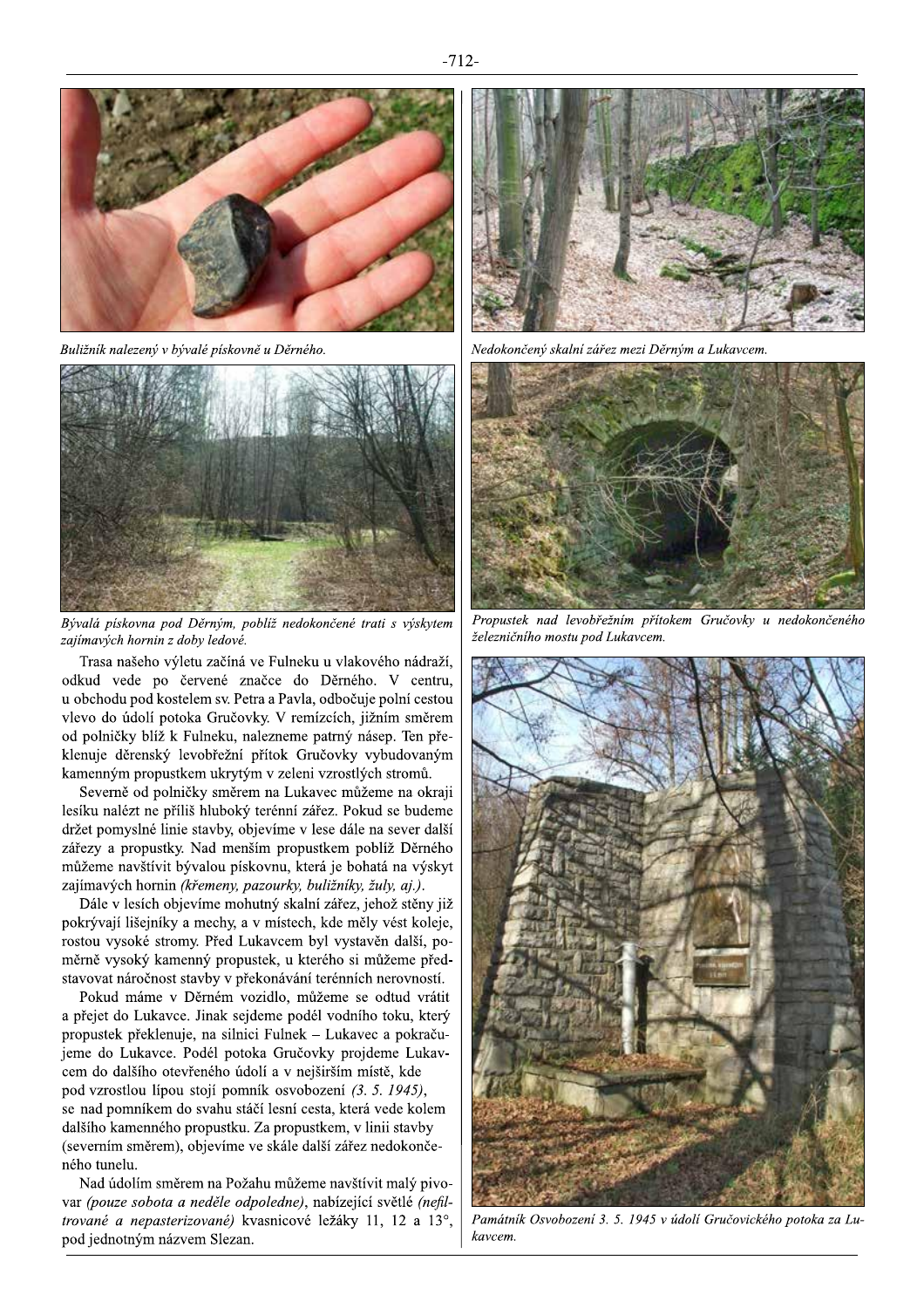

Zavodněný terénní zářez trati – dnes významný mokřadní biotop.



Násep nedokončeného železničního mostu nad lesní cestou u Skřipova.



Vykopaný zářez na vrcholových úsecích trati poblíž Skřípova dnes slouží jako mokřadní biotop pro obojživelníky a vzácnější rostliny.



Viditelné terénní úpravy a stavby u Děrného: 1. Propustek přítoku Gručovky s náspem, 2. Terénní zářez pod Děrným, 3. Bývalá pískovna, 4. Nedokončený skalní zářez, 5. Propustek přítoku Gručovky u nedokončeného železničního mostu.



Viditelné terénní úpravy a stavby za Lukavcem: 6. Propustek nad údolím Gručovického potoka, 7. Nedokončený tunel nad údolím Gručovického potoka.



Viditelné terénní úpravy a stavby u hájovny Bleška: 8. Panelová cesta v místech trasování trati, 9. Zatopený zářez nedokončené trati.



Viditelné terénní úpravy a stavby u hájovny Mostky mezi Skřipovem a Jakubčovicemi: 10. Terénní zářezy Mostky, 11. Nedokončený most nad lesní cestou, 12. Terénní zářezy železniční trati u plánované zastávky Skřipov.